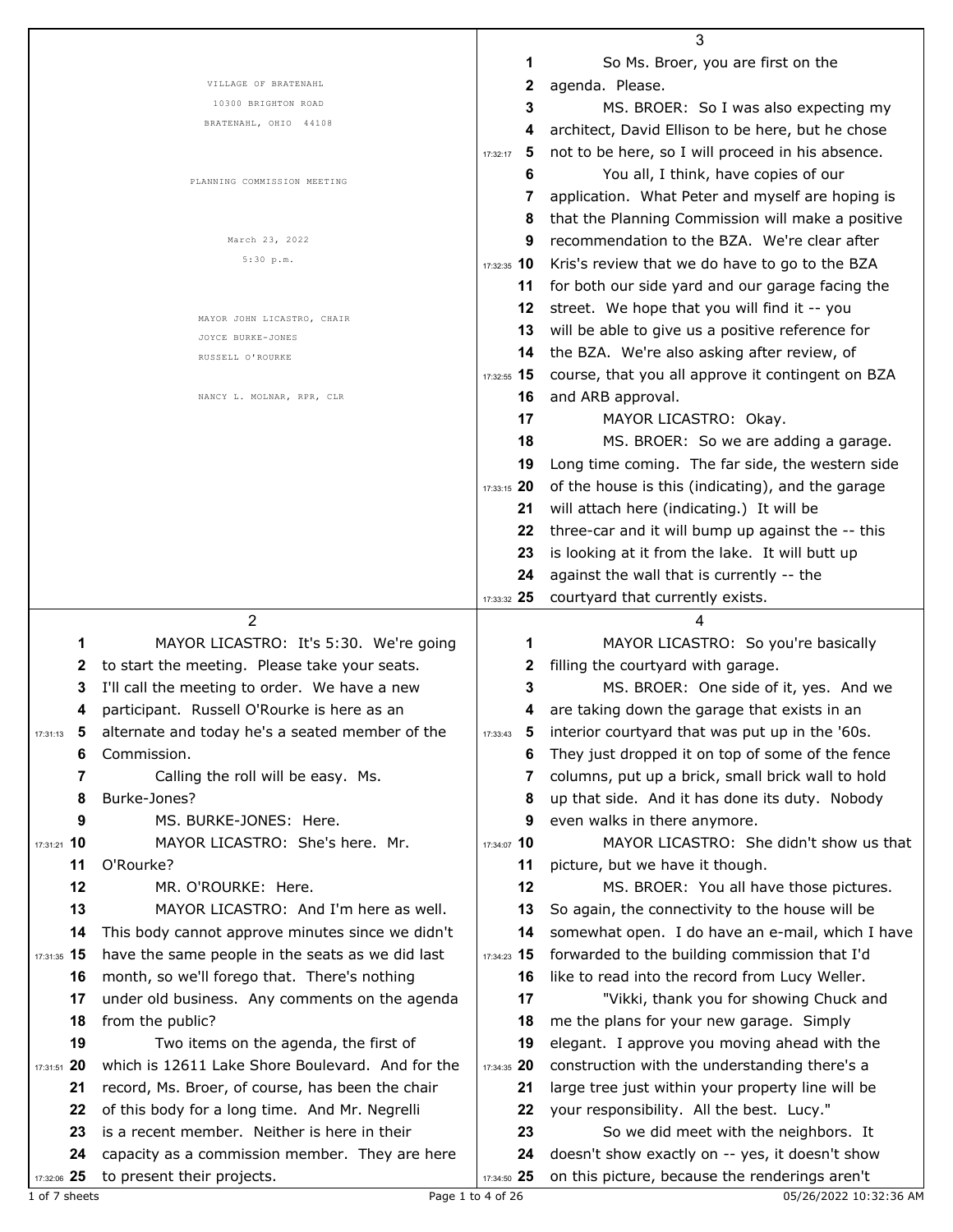|               | 5                                                                          |               | 7                                                  |
|---------------|----------------------------------------------------------------------------|---------------|----------------------------------------------------|
| 1             | quite exact, but along with this tree, there's a                           | 1             | face the street, they will probably be very        |
| 2             | very large tree right here at the corner. We are                           | 2             | difficult to see from the street.                  |
| 3             | going to attempt to save it, as it creates more                            | 3             | MS. HOPKINS: And I did observe that as             |
| 4             | boundary between the two properties, but if it                             | 4             | well. There is a lot of landscaping along the      |
| 5<br>17:35:06 | cannot be saved, we will take it down and we will                          | 5<br>17:38:08 | entire front of her parcel.                        |
| 6             | take responsibility for that. It kind of sits                              | 6             | MS. BROER: So there's landscaping near             |
| 7             | right -- straddles the property line.                                      | 7             | the fence. There's also landscaping in front       |
| 8             | MAYOR LICASTRO: Anything else? All                                         | 8             | closer to the house.                               |
| 9             | right. Let's hear from Kris who has reviewed                               | 9             | MS. BURKE-JONES: I was going to ask                |
| 17:35:22 10   | this project and has some comments to share with                           | 17:38:19 10   | about the height of that wall. That's great.       |
| 11            | us. Ms. Hopkins.                                                           | 11            | MAYOR LICASTRO: Are there questions                |
| 12            | MS. HOPKINS: Certainly. So as Vikki                                        | 12            | from the Commissioners? Yes, Ms. Burke-Jones.      |
| 13            | said, the proposed garage is going in the                                  | 13            | MS. BURKE-JONES: Now, will building                |
| 14            | courtyard area. The courtyard does, along the                              | 14            | this garage affect any ability for the property    |
| 17:35:39 15   | side and in the rear, have a short wall. So it                             | 17:38:34 15   | owner next to you to add on anything in the        |
| 16            | is, as a one-story building, will be more visible                          | 16            | future? You know what I'm saying, because you      |
| 17            | from the adjoining property owner.                                         | 17            | were talking about the difference between the      |
| 18            | It requires a side yard setback. The                                       | 18            | two.                                               |
| 19            | minimum is 30 feet. The proposed garage will be                            | 19            | MS. BROER: So that was -- I don't know             |
| 17:35:59 20   | about 11 and some feet off of the side lot.                                | 17:38:47 20   | what -- that would probably be up to the Board of  |
| 21            | However, in looking at where the house on the                              | 21            | Zoning Appeals at that time, but in talking to     |
| 22            | adjacent lot, it's significantly far enough away.                          | 22            | Lucy and Chuck, that's why we came to them and     |
| 23            | So it, in essence, meets -- with the two side                              | 23            | said do you have any issue with that?              |
| 24            | lots together, they meet what would have been at                           | 24            | They added on about 10 years ago. And              |
| 17:36:26 25   | least a 60, if not a 70-foot minimum setback                               | 17:39:01 25   | as far as I know, they have no current plans to    |
|               | Molnar Reporting Services, LLC<br>$(440)$ 340-6161                         |               | Molnar Reporting Services, LLC<br>$(440)$ 340-6161 |
|               |                                                                            |               |                                                    |
|               |                                                                            |               |                                                    |
| 1             | separation.                                                                | 1             | add any additional. The garage also will not       |
| 2             | So with that, and the other requirement                                    | 2             | interrupt, will not change the ability of them to  |
| 3             | that is mentioned is garages, the garage doors                             | 3             | be closer or farther away from the lake, because   |
| 4             | are not to face the street, unless the majority                            | 4             | it will stay in line with the current house.       |
| 5<br>17:36:44 | of the existing garages along the, quote, block                            | 5<br>17:39:21 | MAYOR LICASTRO: And the fact we have a             |
| 6             | also face the street. For this purpose, I looked                           | 6             | letter from the homeowner without objection is     |
| 7             | at the average length required for a block with                            | 7             | significant.                                       |
| 8             | 1,500 lineal feet and looked at the houses that                            | 8             | MS. BURKE-JONES: I was just thinking               |
| 9             | are east and west. And there are some, but it's                            | 9             | future, you know, 40 years from now.               |
| 17:37:06 10   | not the majority. So in accordance with the                                | 17:39:30 10   | MS. HOPKINS: I will respond to that                |
| 11            | Section 1155.08A, then Vikki would need to get                             | 11            | question. So the way the Zoning Code is written    |
| 12            | some relief.                                                               | 12            | for the standard district, which this is in the    |
| 13            | The Zoning Code is not specific. It                                        | 13            | RLF district, if the property owner chooses to     |
| 14            | says either from the Architectural Review Board                            | 14            | build in that direction closer to Vikki's house,   |
| 17:37:27 15   | or the Board of Zoning Appeals. It doesn't                                 | 17:39:47 15   | that is in the purview of the property owner to    |
| 16            | specify which is which with a variety of design                            | 16            | do that. They would choose to do that. To          |
| 17            | requirements that are for garages in that                                  | 17            | lessen that distance, the code only requires them  |
| 18            | section. But since you're already going to the                             | 18            | to be a certain distance off their property line.  |
| 19            | BZA, it makes sense to go to the Board of Zoning                           | 19            | That's in contrast to the PRD, which               |
| 17:37:42 20   | Appeals, too, to weigh in on that.                                         | 17:40:04 20   | does include a minimum separation between          |
| 21            | MS. BROER: Yes. And I'd like to point                                      | 21            | buildings. There's no such separation between      |
| 22            | out that the wall in front of the garage is                                | 22            | buildings in the standard district.                |
| 23            | slightly higher than the wall surrounding the                              | 23            | MS. BURKE-JONES: Thank you very much.              |
| 24            | garage. And there's also significant                                       | 24            | MAYOR LICASTRO: Mr. O'Rourke?                      |
| 17:37:54 25   | landscaping. So even though the garage doors                               | 17:40:14 25   | MR. O'ROURKE: No questions.                        |
|               | Molnar Reporting Services, LLC<br>(440) 340-6161<br>05/26/2022 10:32:36 AM |               | Molnar Reporting Services, LLC<br>(440) 340-6161   |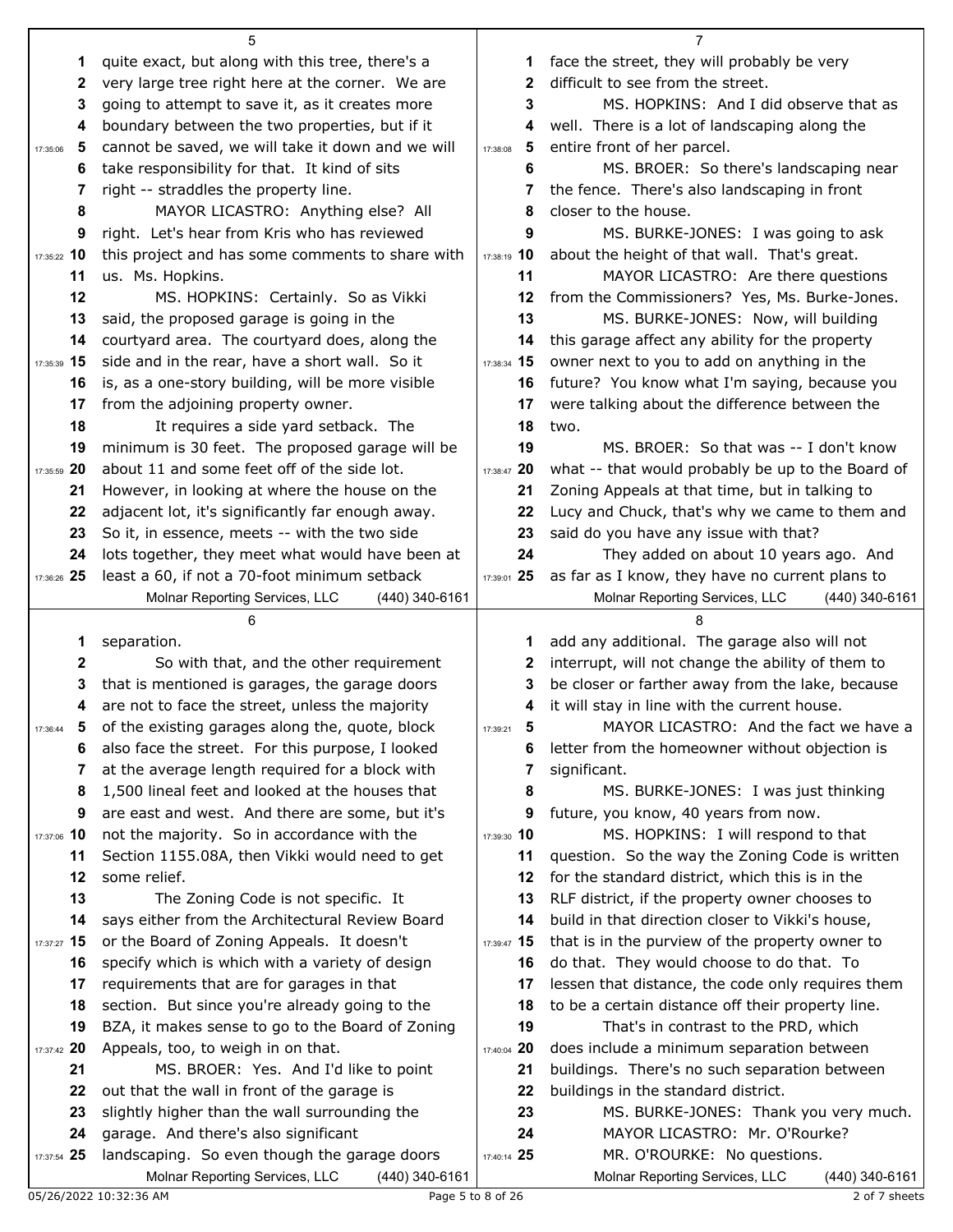|               | 9                                                                                                   |               | 11                                                                                               |
|---------------|-----------------------------------------------------------------------------------------------------|---------------|--------------------------------------------------------------------------------------------------|
| 1             | MAYOR LICASTRO: So before we entertain                                                              | 1             | 96 originally by a particular developer. It then                                                 |
| 2             | a motion, let me just make something clear. So a                                                    | 2             | changed hands. Unfortunately, the next developer                                                 |
| 3             | recommendation from this Board for approval does                                                    | 3             | went out of business as well and it's sort of                                                    |
| 4             | not imply approval by the Board of Zoning                                                           | 4             | been out there for quite sometime.                                                               |
| 5<br>17:40:23 | Appeals.                                                                                            | 5<br>17:42:32 | So Ray came to me and said, hey, can we                                                          |
| 6             | MS. BROER: Correct.                                                                                 | 6             | do something together to try to finish the                                                       |
| 7             | MAYOR LICASTRO: That really deals with                                                              | 7             | project up, as a homeowner there, the residents                                                  |
| 8             | a zoning issue, which is separate to the overall                                                    | 8             | would like to complete the last four remaining                                                   |
| 9             | merit of the submission and project itself.                                                         | 9             | lots and how do we do that? So we put together a                                                 |
| 17:40:32 10   | Given the fact that I chair the BZA, I want to                                                      | 17:42:52 10   | plan and I engaged Rick.                                                                         |
| 11            | make certain people are clear that if I move this                                                   | 11            | Rick and I have got a 30 some year                                                               |
| 12            | for recommendation, that does not assume anything                                                   | 12            | relationship together designing and building                                                     |
| 13            | with the BZA process.                                                                               | 13            | houses. Designing, building, and I thought Rick                                                  |
| 14            | So is there a motion to approve as                                                                  | 14            | was the natural fit for us to do this project.                                                   |
| 17:40:44 15   | offered?                                                                                            | 17:43:13 15   | And so we are here tonight presenting what will                                                  |
| 16            | MS. BURKE-JONES: So move.                                                                           | 16            | be our first house and asking for the                                                            |
| 17            | MR. O'ROURKE: Second.                                                                               | 17            | modification or what we're presenting as our site                                                |
| 18            | MAYOR LICASTRO: Further discussion?                                                                 | 18            | plan, which we understand is preliminary.                                                        |
| 19            | There being none, all in favor?                                                                     | 19            | And what we plan on doing is building                                                            |
| 17:40:51 20   | MR. O'ROURKE: Aye.                                                                                  | 17:43:29 20   | for now one house at a time. If this particular                                                  |
| 21            | MS. BURKE-JONES: Aye.                                                                               | 21            | house sells, then we'll build another and keep                                                   |
| 22            | MAYOR LICASTRO: Aye. We already have a                                                              | 22            | going until we finish. We have created an                                                        |
| 23            | BZA for the 11th. You are on the agenda. I                                                          | 23            | envelope, a building envelope for the two floor                                                  |
| 24            | think it's the only thing we have on the agenda.                                                    | 24            | plans that we essentially will be planning on                                                    |
| 17:40:59 25   | And with that process we will notify all                                                            | 17:43:45 25   | building, which by the way, our version and                                                      |
|               | Molnar Reporting Services, LLC<br>(440) 340-6161                                                    |               | Molnar Reporting Services, LLC<br>$(440)$ 340-6161                                               |
|               |                                                                                                     |               |                                                                                                  |
|               | 10                                                                                                  |               | 12                                                                                               |
| 1             | homeowners within 300 feet via Registered Mail,                                                     | 1             |                                                                                                  |
| 2             | so the other neighbors can weigh in if they've                                                      | 2             | variants of two of the floor plans that we've<br>been very successful with in one of my projects |
| 3             | not had an opportunity to do so.                                                                    | 3             | in Mayfield Heights.                                                                             |
| 4             | MS. BURKE-JONES: It's just beautiful.                                                               |               | So we've modified them to fit the                                                                |
| 17:41:13      | MS. BROER: Thank you.                                                                               | 17:44:01      | topography. And those houses were a little                                                       |
| 6             | MAYOR LICASTRO: We rarely see you on                                                                | 6             | narrower, a little deeper, so we turned them to                                                  |
| 7             | this sides of the table. Thank you. We'll make                                                      | 7             | put the garage sideways and such, but they're                                                    |
| 8             | this part of the record.                                                                            | 8             | basically the same successful floor plans so                                                     |
| 9             | Next item on the agenda is sublot number                                                            | 9             | we're confident in that.                                                                         |
| 17:41:25 10   | 3 at Hamlet Court. We have presenters for that                                                      | 17:44:15 10   | MAYOR LICASTRO: They will be                                                                     |
| 11            | purpose. You're Mr. Halpern.                                                                        | 11            | single-family homes, right?                                                                      |
| 12            | MR. HALPERN: Correct. Good evening. I                                                               | 12            | MR. HALPERN: Single-family homes,                                                                |
| 13            | am Jeff Halpern from Kingdom Home Builders. This                                                    | 13            | correct. So the intent is they will be fee                                                       |
| 14            | is Rick Siegfried from RSA Architects.                                                              | 14            | simple ownership. You'll own your own building                                                   |
| 17:41:42 15   | So we are here tonight or this evening                                                              | 17:44:26 15   | inside and out. The property it sits on is five                                                  |
| 16            | on behalf of Ray Negrelli and myself. Ray and I                                                     | 16            | feet around it and rest is common area property.                                                 |
| 17            | have been friends for a long time. And Ray and I                                                    | 17            | And we've done a number of developments over the                                                 |
| 18            | have gotten together to present to you sort of                                                      | 18            | years with the same concept in hand. So that's                                                   |
| 19            | our idea of what we're looking to do here in                                                        | 19            | fitting within what Hamlet Court had had                                                         |
| 17:42:00 20   | Hamlet Court. I am partnering with Ray on                                                           | 17:44:42 20   | originally.                                                                                      |
| 21            | building out the last four remaining lots and                                                       | 21            | Our intent is just fast forwarding now                                                           |
| 22            | four remaining houses at Hamlet Court.                                                              | 22            | to 2002, just more today floor plans and                                                         |
| 23            | As you may all be aware, Hamlet Court                                                               | 23            | elevations and things that are happening, open                                                   |
| 24            | has been there for a quite sometime. It was                                                         | 24            | floor plans and such, which is why we presented                                                  |
| 17:42:19 25   | developed back in the mid '90s, I believe, '95,<br>Molnar Reporting Services, LLC<br>(440) 340-6161 | 17:44:59 25   | the homes that we have.<br>Molnar Reporting Services, LLC<br>(440) 340-6161                      |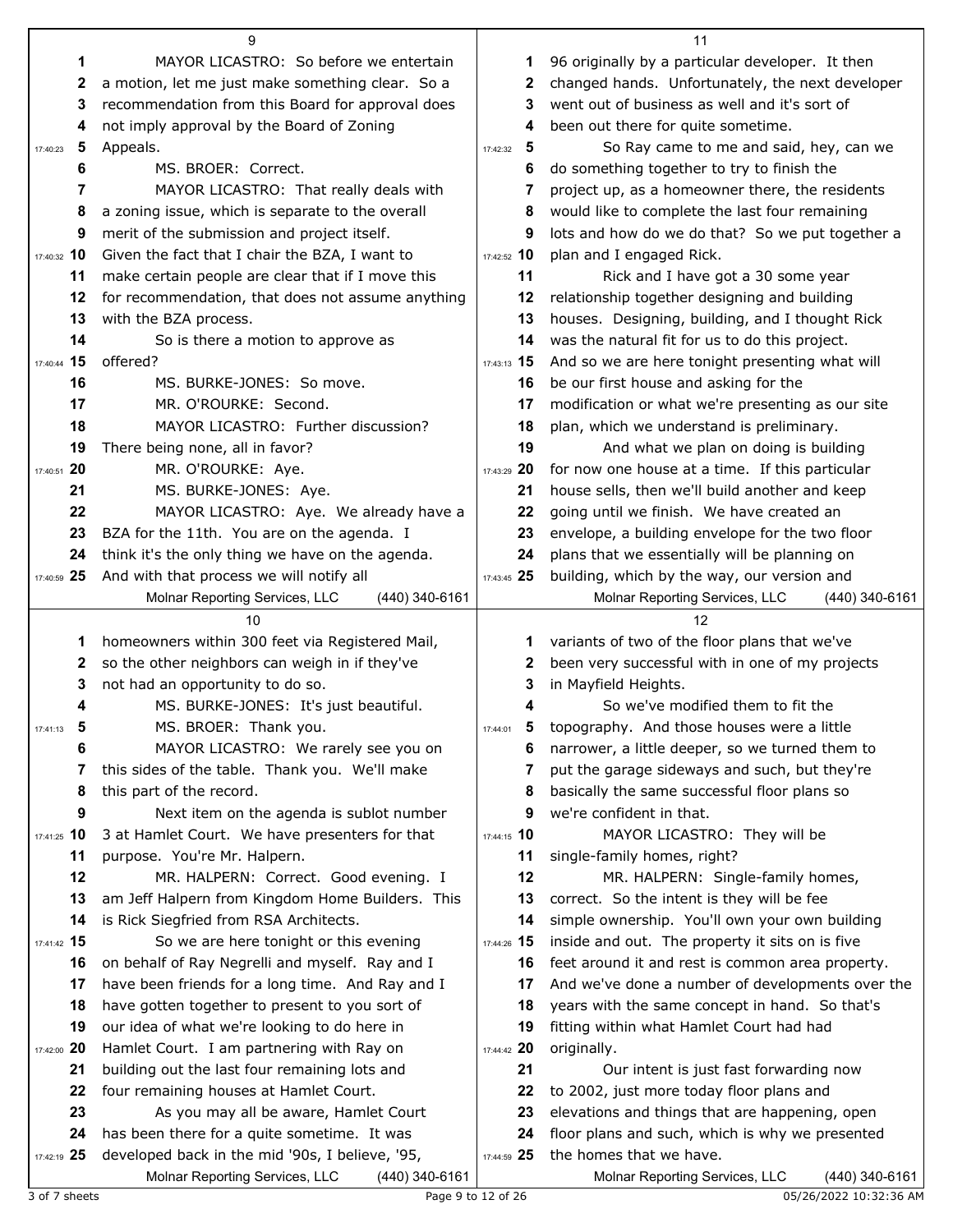|                                     | 13                                                                                  |               | 15                                                                                      |
|-------------------------------------|-------------------------------------------------------------------------------------|---------------|-----------------------------------------------------------------------------------------|
| 1                                   | That being said, taking into account the                                            | 1             | The other thing to point out and why it                                                 |
| 2                                   | neighbors, the surrounding, the area that's                                         | 2             | makes sense for this general discussion right now                                       |
| 3                                   | there, the houses that are there, and trying to                                     | 3             | is that the separation between the buildings was                                        |
| 4                                   | fit each of the four houses as seamlessly as we                                     | 4             | a minimum of 40 feet. When you pull apart the                                           |
| 5<br>17:45:23                       | possibly can and as least obstructive to any of                                     | 5<br>17:48:23 | one structure that was going to have two units,                                         |
| 6                                   | the existing homes as best as we possibly can.                                      | 6             | it looks like now they are less than 40 feet                                            |
| 7                                   | MAYOR LICASTRO: Thank you.                                                          | 7             | apart between these units, which in some respects                                       |
| 8                                   | MR. HALPERN: And that's why we're here.                                             | 8             | complies with the current PRD standards that says                                       |
| 9                                   | MAYOR LICASTRO: Before we turn to Ms.                                               | 9             | if your garage is adjacent to a house wall, the                                         |
| 17:45:35 10                         | Hopkins, there's an interesting contrast between                                    | 17:48:43 10   | wall of the house, I think it's 20 or 25 feet.                                          |
| 11                                  | a single-family home private lot as opposed to an                                   | 11            | MR. HALPERN: 25 feet.                                                                   |
| 12                                  | HOA, which is a PRD-driven project. And I know                                      | 12            | MS. HOPKINS: 25 feet. So a variance                                                     |
| 13                                  | that Ms. Hopkins has worked with you and Mr.                                        | 13            | wouldn't necessarily be required. It's just that                                        |
| 14                                  | Negrelli to address some of the initial concerns                                    | 14            | when this project was originally adopted and                                            |
| 17:45:53 15                         | we had, but let's have her summarize her                                            | 17:48:58 15   | approved, it was for 40-foot minimum separation.                                        |
| 16                                  | comments, if you would, for the record.                                             | 16            | So for those reasons, I think it makes sense to                                         |
| 17                                  | MS. HOPKINS: Certainly. So in looking                                               | 17            | go through that and have them submit those                                              |
| 18                                  | at this, it's important to point out, it's                                          | 18            | additional documents.                                                                   |
| 19                                  | important to note that the last time approval was                                   | 19            | And then at that time, if the parameters                                                |
| 17:46:09 20                         | granted for a new structure in this development                                     | 17:49:16 20   | that have been laid out today are agreeable, I                                          |
| 21                                  | was back in 2006. And I have the plat from 2006,                                    | 21            | think you could get both your preliminary                                               |
| 22                                  | which I did not include in your report, but what                                    | 22            | development plan documents updated and sublot                                           |
| 23                                  | is common is that every time a new structure is                                     | 23            | three building --                                                                       |
| 24                                  | built, it gets platted. So similar to how they                                      | 24            | MR. HALPERN: Site plan.                                                                 |
| 17:46:28 25                         | have shown these footprint lots, that's how each                                    | 17:49:29 25   | MS. HOPKINS: -- site plan approved at                                                   |
|                                     | Molnar Reporting Services, LLC<br>$(440)$ 340-6161                                  |               | Molnar Reporting Services, LLC<br>(440) 340-6161                                        |
|                                     |                                                                                     |               |                                                                                         |
|                                     | 14                                                                                  |               | 16                                                                                      |
| 1                                   | of the condominium two-family units were platted.                                   | 1             | the same time. I think that would make sense.                                           |
| 2                                   | They were approved -- the last time they were                                       | 2             | MR. HALPERN: I have engaged a surveyor                                                  |
| 3                                   | four units approved in two structures, but that's                                   | 3             | and Rick Stone, who was involved with this to                                           |
| 4                                   | 12 years ago if my math is correct, 16, my math                                     | 4             | begin with for Ray. So I've engaged them to                                             |
| $\overline{\mathbf{5}}$<br>17:46:50 | is not correct. 16 years ago.                                                       | 5<br>17:49:45 | begin site plan and topo and all that for Sublot                                        |
| 6                                   | So I also found some of the original                                                | 6             | 3. I've also spoken to them about the necessity                                         |
| 7                                   | requirements for this project. One of them is a                                     | 7             | to do the rest of the sites one, two, three and                                         |
| 8                                   | landscape plan that showed the foundation                                           | 8             | four for us, so we can do that all at once.                                             |
| 9                                   | plantings. Unfortunately, the records aren't                                        | 9             | I've also preliminarily spoke to my                                                     |
| 17:47:10 10                         | always easily accessible, so I don't have what                                      | 17:50:01 10   | landscaper. And he sent over a preliminary                                              |
| 11                                  | those foundation planting or other landscaping                                      | 11            | landscape plan in black and white right now for                                         |
| 12                                  | plan is. There was a grading plan required for                                      | 12            | Sublot 3, but what happens with these floor plans                                       |
| 13                                  | the development as part of the final development                                    | 13            | is if somebody -- if we decide to do the other                                          |
| 14                                  | plan.                                                                               | 14            | floor plan, you know, so I would certainly submit                                       |
| 17:47:27 15                         | There's some slight changes in the                                                  | 17:50:18 15   | the landscape plan with each house.                                                     |
| 16                                  | proposed development now. What was approved in                                      | 16            | And then, again, right now it's a spec                                                  |
| 17                                  | 1995, as the overall development plan, these last                                   | 17            | home, but if we get one for sale, then obviously                                        |
| 18                                  | four units were going to be two single-family                                       | 18            | that may become even more extensive, because                                            |
| 19                                  | buildings and one attached two-family structure.                                    | 19            | that's sort of our experience is that when we're                                        |
| 17:47:50 20                         | So with the rearrangement, it makes                                                 | 17:50:34 20   | building, say building sold homes, people tend to                                       |
| 21                                  | sense, I think, to get an overall general grading                                   | 21            | ask for a few more things landscape-wise. Being                                         |
| 22<br>23                            | plan, which is required for the preliminary                                         | 22            | we're a custom builder, we're certainly more than                                       |
| 24                                  | development plan. So in essence, what I am                                          | 23<br>24      | willing to do those kinds of things.                                                    |
| 17:48:07 25                         | suggesting is that we have updated documents for<br>a preliminary development plan. | 17:50:50 25   | MS. HOPKINS: I would say that it's<br>appropriate to add on, that the average homeowner |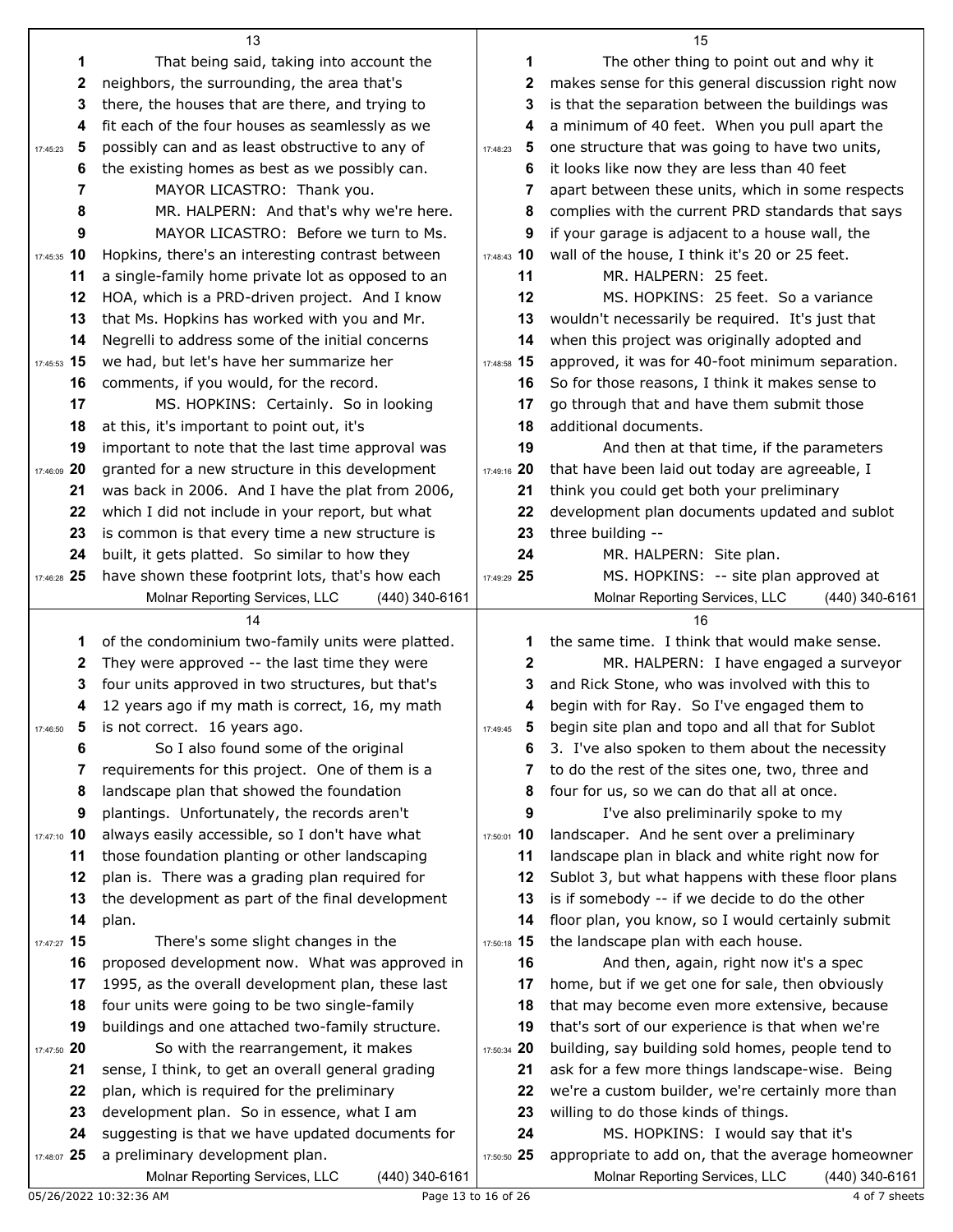|                | 17                                                               |               | 19                                                                       |
|----------------|------------------------------------------------------------------|---------------|--------------------------------------------------------------------------|
| 1              | would beef it up, so to speak, rather than take                  | 1             | MAYOR LICASTRO: Commissioners, are you                                   |
| 2              | away. So what the Planning Commission would do                   | 2             | clear on that?                                                           |
| 3              | would be to consider a landscape plan as the                     | 3             | MS. BURKE-JONES: Yes.                                                    |
| 4              | minimum, not the absolute. You can't change it,                  | 4             | MAYOR LICASTRO: Question?                                                |
| 5<br>17:51:08  | but the minimum of what's expected.                              | 5<br>17:53:28 | MS. BURKE-JONES: Yes.                                                    |
| 6              | The other thing I put in my memo was to                          | 6             | MAYOR LICASTRO: Please.                                                  |
| 7              | require a tree preservation plan in the sense                    | 7             | MS. BURKE-JONES: How much                                                |
| 8              | that there are a lot of trees on the remaining                   | 8             | responsibility does this site have for that creek                        |
| 9              | open space where the buildings are going to go.                  | 9             | that's running alongside of it? I know that for                          |
| 17:51:26 10    | And since that has become an important issue with                | 17:53:36 10   | the past development, they really made quite a                           |
| 11             | the Planning Commission over the last few years,                 | 11            | grade change back there. And I was just                                  |
| 12             | it makes sense to identify the trees that will be                | 12            | wondering are there any responsibilities for                             |
| 13             | preserved and then your mechanisms for making                    | 13            | upholding the creek and whatever sustainable                             |
| 14             | sure what strategies you'll take, best practices                 | 14            | thing there is going on there.                                           |
| 17:51:45 15    | you'll take to make sure that whatever trees are                 | 17:53:57 15   | MAYOR LICASTRO: It's more of a natural                                   |
| 16             | going to intend to be preserved, that you'll make                | 16            | drainage area. It's not really a creek, per se.                          |
| 17             | the efforts to make sure they're not damaged and                 | 17            | But it's where the water runs off. Probably                              |
| 18             | die after construction.                                          | 18            | avoids having to build a retention pond, but we                          |
| 19             | MR. HALPERN: Usually we'll do an                                 | 19            | are very protective of our trees, of watershed,                          |
| 17:52:00 20    | overlay onto our site plan for a tree plan, per                  | 17:54:12 20   | so make certain that when you do the                                     |
| 21             | se, so that you can kind of see it together with                 | 21            | construction, you do the proper silk fencing and                         |
| 22             | the grading plan and the house and such. And                     | 22            | whatever it is to protect that drainage area, if                         |
| 23             | we'll identify anything that's either, you know,                 | 23            | you will. And of course, as Ms. Hopkins                                  |
| 24             | either will be bubbled around that will show what                | 24            | mentioned, the trees in particular. Although                             |
| 17:52:14 25    | we have to clear. On these particular sites,                     | 17:54:26 25   | there's not that many in sight, it's even more                           |
|                | Molnar Reporting Services, LLC<br>(440) 340-6161                 |               | Molnar Reporting Services, LLC<br>(440) 340-6161                         |
|                |                                                                  |               |                                                                          |
|                | 18                                                               |               | 20                                                                       |
| 1              | there's not a lot there. There are some over the                 | 1             | important to keep the ones that are there.                               |
| 2              | hillsides and we'll see where we get in terms of                 | 2             | MR. HALPERN: Yes.                                                        |
| 3              | needing to remove a couple for equipment and                     | 3             | MAYOR LICASTRO: Does that address your                                   |
| 4              | grading and those kind of things, but there's not                | 4             | concern?                                                                 |
| 17:52:30       | 5 a ton of them, but we'll certainly identify those              | 5<br>17:54:32 | MS. BURKE-JONES: I wasn't sure how much                                  |
| 6              | on each one of our site plans for sure.                          | 6             | grading you were going to have to change in order                        |
| 7              | MAYOR LICASTRO: So understand before                             | 7             | to fit those buildings on there.                                         |
| 8              | the commission today we are considering whether                  | 8             | MR. HALPERN: The existing topography of                                  |
| 9              | or not to let this development do a transition                   | 9             | the site, there's essentially a building pad, but                        |
| 17:52:43 10    | from attached homes that are two-family, to                      | 17:54:43 10   | it does drop off relatively quickly toward the                           |
| 11             | building out the four remaining lots as                          | 11            | back. So the exposure of the foundation will be                          |
| 12             | single-family homes. So really it's conceptual,                  | 12            | there, of course, and for the most part will                             |
| 13             | if you will, in concept, but there are many more                 | 13            | either be daylight or walkout type of sites, but                         |
| 14             | hoops to go through, not to mention grading and                  | 14            | it does continue down to the drainage area, let's                        |
| 15<br>17:53:00 | landscaping plans.                                               | 17:54:56 15   | call it, sort of naturally.                                              |
| 16             | When you come up with the design for the                         | 16            | Of course, on our site plan with river                                   |
| 17             | house, we'll review that. You have to go before                  | 17            | stone, any on site and off-site drainage will be                         |
| 18             | Architectural Review Board as well as for                        | 18            | adhered to any silk fencing and haystack and all                         |
| 19             | materials and design, so there's many steps you                  | 19            | the different things, kind of common practice for                        |
| 17:53:11 20    | have to come in this process, but the question                   | 17:55:16 20   | us, so we'll do that.                                                    |
| 21             | asked of this body is whether or not we approve                  | 21<br>22      | MS. BURKE-JONES: You used the exact                                      |
| 22<br>23       | conceptually the four lots being built with                      | 23            | words I was thinking. Watershed, are there any                           |
| 24             | single-family homes.<br>Is that your understanding, Ms. Hopkins? | 24            | watershed responsibilities we have to keep,<br>maintain something there? |
| 17:53:23 25    | MS. HOPKINS: Yes.                                                | 17:55:25 25   | MAYOR LICASTRO: Yes, there are. Keep                                     |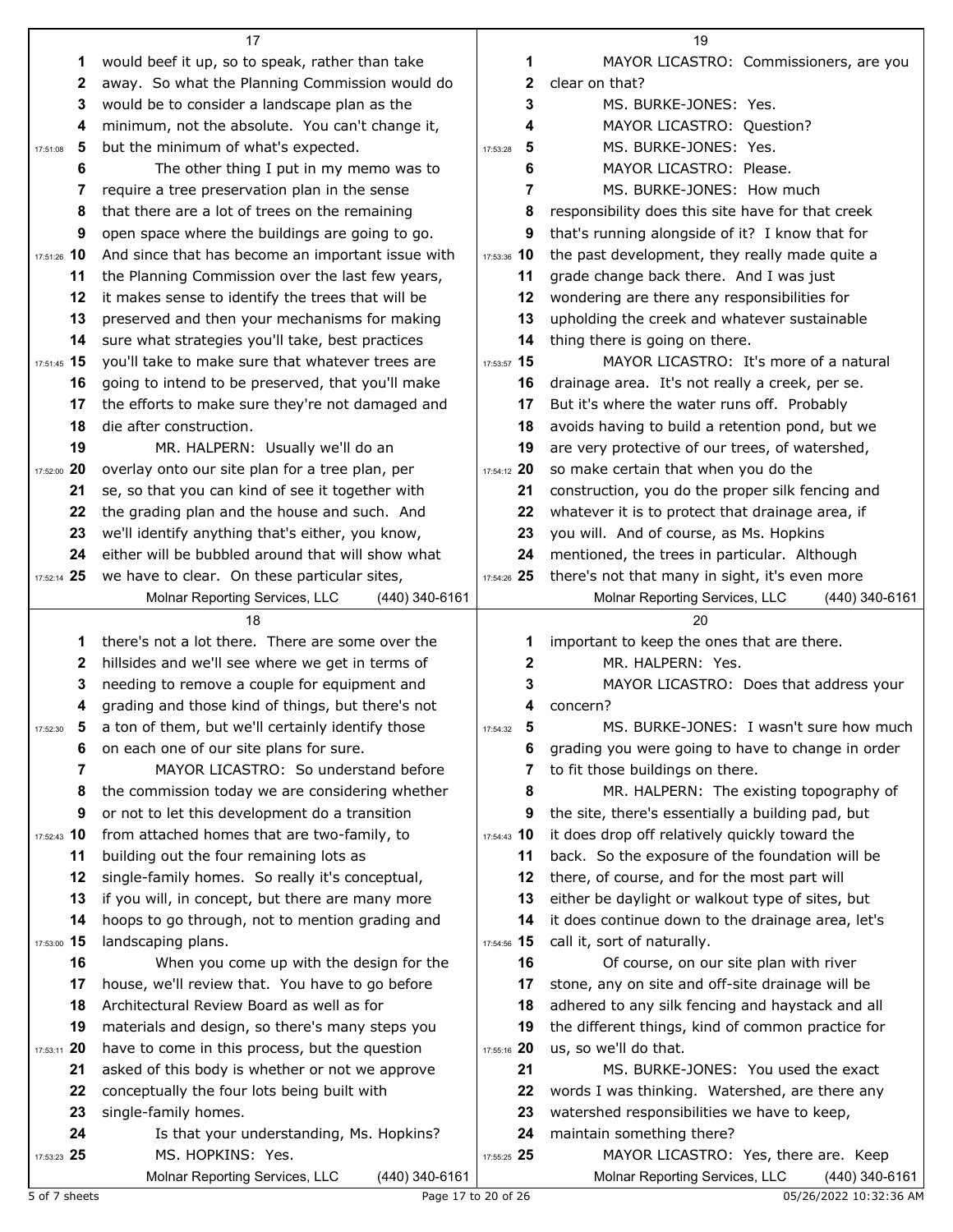|                   | 21                                                                                               |                   | 23                                                                                              |
|-------------------|--------------------------------------------------------------------------------------------------|-------------------|-------------------------------------------------------------------------------------------------|
| 1                 | in mind as well that your property is contingent                                                 | 1                 | for private properties. And I think you've                                                      |
| 2                 | on conserved lands as well. There are rules and                                                  | 2                 | addressed most of Ms. Hopkins' concerns. Please                                                 |
| 3                 | regulations which you can and can't do with                                                      | 3                 | be aware of these as well, the landscaping, the                                                 |
| 4                 | conserved land. It shouldn't impact it at all.                                                   | 4                 | grading, et cetera.                                                                             |
| 5<br>17:55:40     | Makes sure it doesn't, because if it does, it                                                    | 5<br>17:57:59     | MS. HOPKINS: And the updated HOA                                                                |
| 6                 | opens up a whole other can of worms with Village                                                 | 6                 | documents as well. So similar to how the plat                                                   |
| 7                 | owned property under the auspice of Western                                                      | 7                 | itself was updated, every time something new was                                                |
| 8                 | Reserve Land Conservancy. So my recommendation                                                   | 8                 | built, those units were also then added to the                                                  |
| 9                 | is don't go there.                                                                               | 9                 | HOA documents.                                                                                  |
| 17:55:52 10       | MR. HALPERN: I got you.                                                                          | 17:58:15 10       | MR. HALPERN: Okay. Ray and I have                                                               |
| 11                | MAYOR LICASTRO: Mr. O'Rourke, do you                                                             | 11                | certainly spoken about it, so he'll handle that                                                 |
| 12                | have a questions?                                                                                | 12                | part of it. We'll handle building, selling, and                                                 |
| 13                | MR. O'ROURKE: I do. The existing homes                                                           | 13                | presenting. We have begun -- we do have designs                                                 |
| 14                | that are there, are they fee simple with -- is                                                   | 14                | in place we're planning on going to Architectural                                               |
| 17:56:00 15       | there a lot line? How do you do they work.                                                       | 17:58:29 15       | Review Board and presenting with colors and our                                                 |
| 16                | MR. NEGRELLI: Each home site there's a                                                           | 16                | designs and floor plans so that we can sort of in                                               |
| 17                | property line five feet around the foundation                                                    | 17                | parallel and tandem provide you all the                                                         |
| 18                | that goes to the street. That's what's fee                                                       | 18                | information and move forward with all those                                                     |
| 19                | simple. All of the land surrounding that to the                                                  | 19                | approvals so we can hopefully get started and get                                               |
| 17:56:19 20       | property boundaries to the north, west and east                                                  | 17:58:41 20       | going.                                                                                          |
| 21                | are common and will be dedicated to the HOA once                                                 | 21                | MAYOR LICASTRO: That's a big hurdle.                                                            |
| 22                | the four final sites are established and sold.                                                   | 22                | They'll be very specific and adamant in what they                                               |
| 23                | MR. O'ROURKE: Okay. So it's going to                                                             | 23                | think is appropriate for Bratenahl. I'm sure                                                    |
| 24                | be exactly the same. It's just not two homes                                                     | 24                | you'll find it an exciting experience. But we                                                   |
| 17:56:36 25       | together with a common wall.                                                                     | 17:58:53 25       | like the fact that they are just that. So did                                                   |
|                   | Molnar Reporting Services, LLC<br>(440) 340-6161                                                 |                   | Molnar Reporting Services, LLC<br>(440) 340-6161                                                |
|                   |                                                                                                  |                   |                                                                                                 |
|                   | 22                                                                                               |                   | 24                                                                                              |
|                   |                                                                                                  |                   |                                                                                                 |
| 1                 | MR. NEGRELLI: Yes. And right now on                                                              | 1                 | you have a question?                                                                            |
| 2                 | the four remaining lots, two are shown as                                                        | 2                 | MS. BURKE-JONES: No.                                                                            |
| 3                 | single-family homes and one is shown as a double.                                                | 3<br>4            | MAYOR LICASTRO: Mr. O'Rourke?                                                                   |
| 4                 | So we're just changing that one double to two                                                    | б                 | MR. O'ROURKE: Nothing further.                                                                  |
| 17:56:49          | 5 singles.                                                                                       | 17:59:01<br>6     | MAYOR LICASTRO: So, again, the motion                                                           |
| 6<br>7            | MR. O'ROURKE: I see. Okay.                                                                       | 7                 | for the Planning Commission to consider is                                                      |
| 8                 | MAYOR LICASTRO: The property rights to                                                           | 8                 | changing the concept of these last four lots from                                               |
| 9                 | the road were relinquished a period of time ago.                                                 | 9                 | attached, one of which was attached, three of                                                   |
|                   | Now the Village owns those rights. There are                                                     |                   | which were single-family to each single-family                                                  |
| 17:57:03 10<br>11 | other issues with common ground that will be<br>addressed as this moves forward.                 | 17:59:15 10<br>11 | homes, understanding there's a process that yet                                                 |
| 12                |                                                                                                  | 12                | remains. So do we understand the motion?                                                        |
|                   | So something that was mentioned in Ms.                                                           |                   | MR. O'ROURKE: Yes.                                                                              |
| 13                | Hopkins' memo is the proposed construction                                                       | 13                | MAYOR LICASTRO: Is there a motion to                                                            |
| 14                | schedule for the remaining units. We're not                                                      | 14                | approve?                                                                                        |
| 17:57:14 15<br>16 | going to hold you to that today because you                                                      | 17:59:22 15<br>16 | MR. O'ROURKE: So move.                                                                          |
|                   | haven't even built one yet. Keep in mind as far                                                  |                   | MS. BURKE-JONES: Second.                                                                        |
| 17                | as this process is concerned, if it moves forward                                                | 17                | MAYOR LICASTRO: Discussion? Mr. Orel.                                                           |
| 18                | and is installed, the approvals remain. If you                                                   | 18                | MR. OREL: Yeah, just as a curiosity,                                                            |
| 19                | go into a period of stagnation or no activity,                                                   | 19                | what do you anticipate the asking price to be?                                                  |
| 20<br>17:57:30    | you indeed might have to come back and go through                                                | 17:59:34 20       | MR. HALPERN: We have some designs and                                                           |
| 21                | the whole process again. So it's in your best                                                    | 21                | some marketing. And I hired the Young Team to do                                                |
| 22                | interest to keep the ball moving and we hope                                                     | 22                | our marketing, which we do a lot of work with.                                                  |
| 23                | build quickly and it sells quickly. Property in                                                  | 23                | So we're targeting an upper seven to middle eight                                               |
| 24<br>17:57:45 25 | Bratenahl right now is really hot. But again,<br>there's different rules for PRDs than there are | 24<br>17:59:51 25 | I think price point. And at least from what<br>we're doing and my expectation is that folks may |